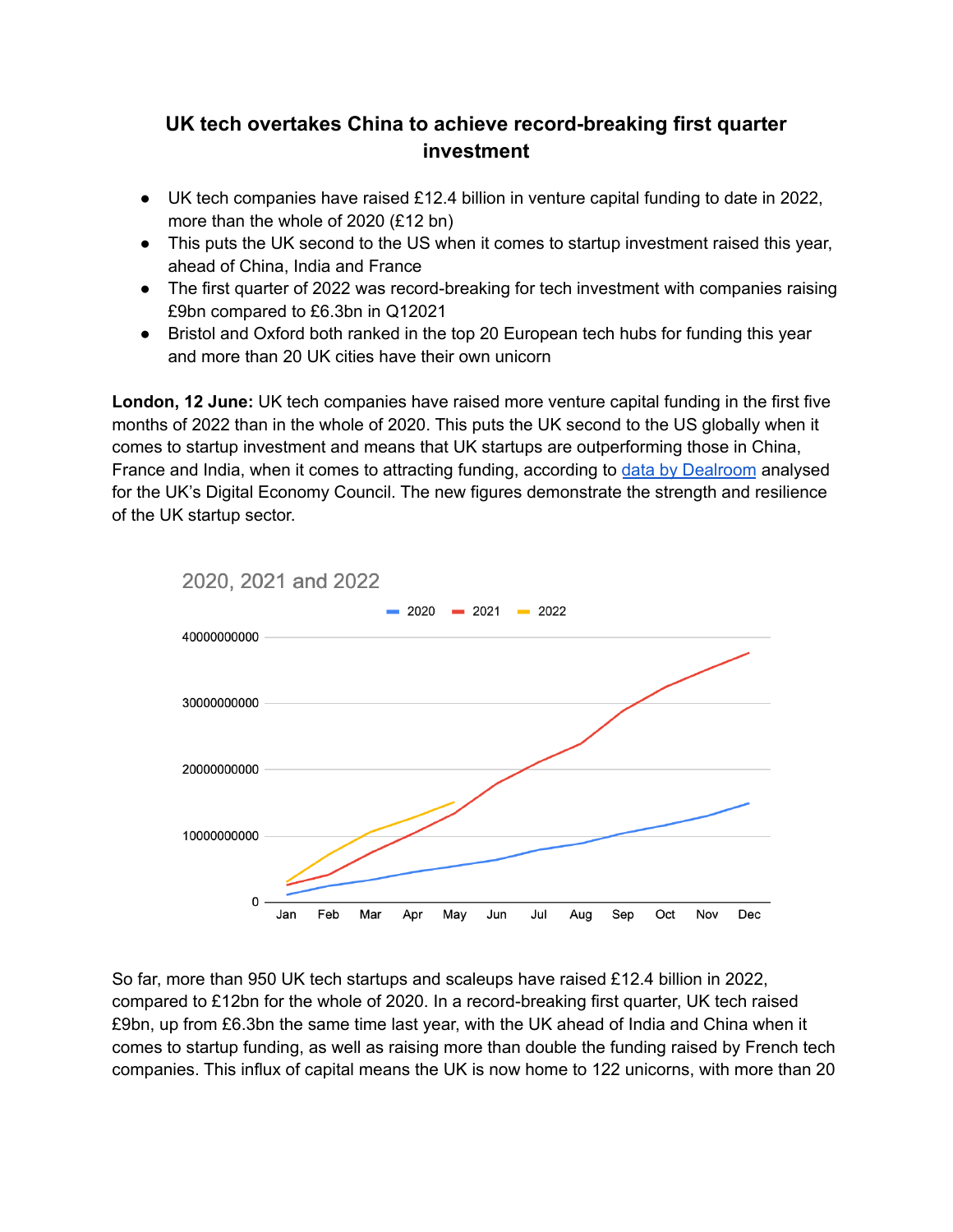cities and towns home to at least one unicorn, and 248 futurecorns. More than a third of the fastest-growing next-generation tech companies in Europe are now based in the UK.

The new data coincides with the launch of London Tech Week, which brings together leading names from across the UK's digital industries.

Digital Secretary Nadine Dorries is expected to say to the audience of the event's Headline Stage:

# **Digital Secretary Nadine Dorries said:**

*"It is a staggering achievement that UK tech companies are attracting more investment than countries more than ten times our size. This is a huge vote of confidence in the talent behind great British tech and the innovative, competitive market that we have here.*

*"Today we'll unveil our new strategy to capitalise on this success by helping firms grow, create and fill new high-skilled jobs and deliver revolutionary technologies to improve lives across the UK."*

# **UK cities in the top 20 for Europe investment**

London has dominated tech investment in Europe this year, raising £8.6bn, double Paris (£3.9bn) and over four times the amount of Berlin (£1.9bn). It's not just London that is thriving in Europe - Bristol and Oxford both made it into the top 20 European tech hubs for investment raised this year, raising £220m and £248m respectively. Bristol-based ClearBank, the UK's new clearing bank, raised £181m in March, whilst Oxford-based drug discovery company OMass Therapeutics raised £75.5 million in a Series B round in April.

Sustained investment over the past few years means that three UK regional cities and towns - Cambridge, Oxford and Abingdon - are amongst the top 20 European futurecorn hubs. Together they are home to 18 futurecorns including Healx, Oxbotica and Immunocore.

Not only are regional startups raising large sums, but regional investors are too. This year, Leeds-based Northern Gritstone has raised £215m to deploy in university spinouts across Manchester, Leeds and Sheffield and Manchester-based Praetura Ventures has raised £100m to support startups in the North of England. Cambridge Innovation Capital has also raised its largest fund to date, £225m, to invest in high-growth companies in sectors including health tech and enterprise software.

## **Fintech dominating tech rounds**

Fintech has come out as the strongest sector for UK tech investment this year with £6.2 billion raised by fintech startups and scaleups already this year. Notable rounds included Checkout.com which raised nearly £800 million in Series D funding in January to become the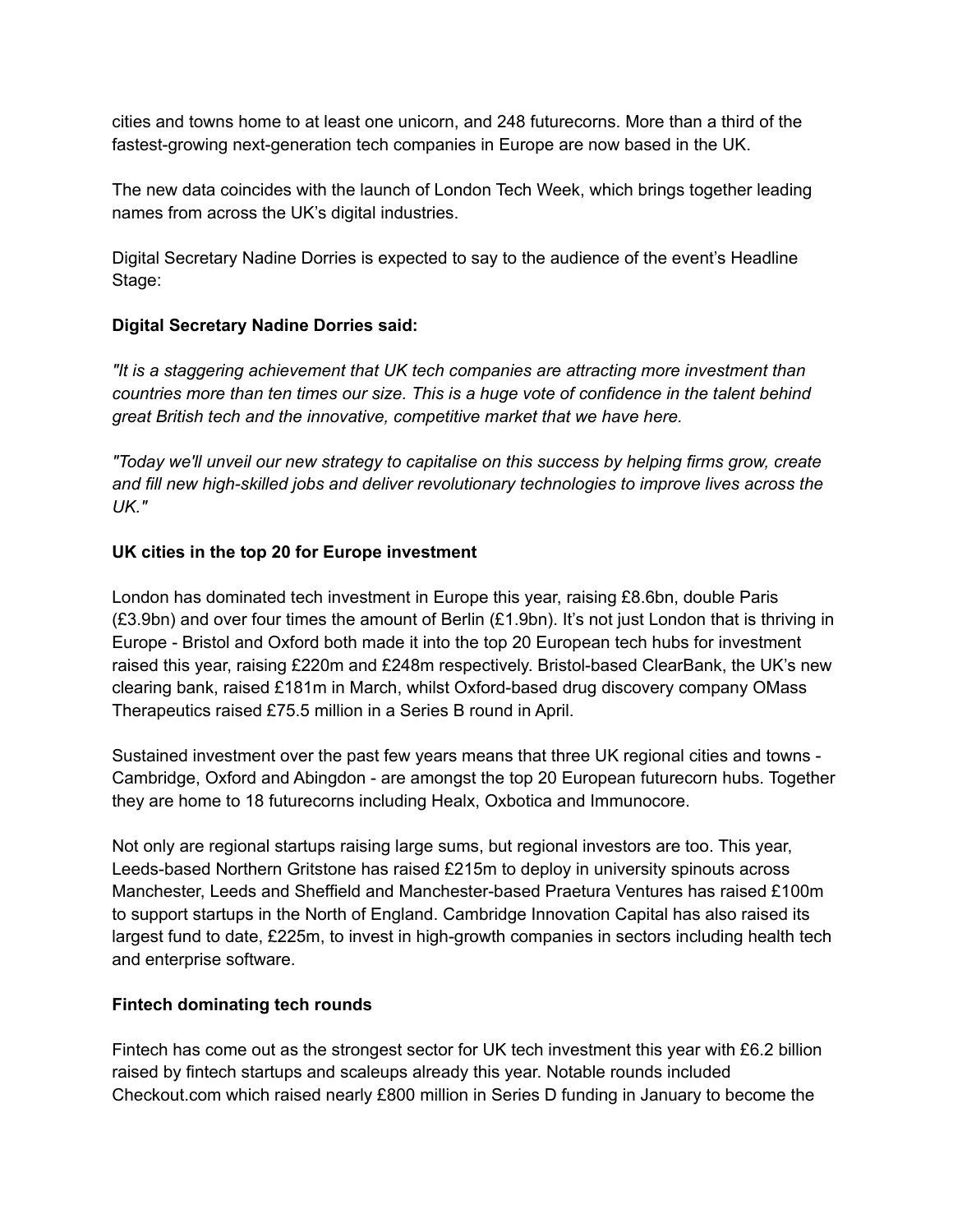UK's most valuable private fintech and Paddle, a payments provider, which raised £162.2m to become a unicorn earlier this year.

After fintech, healthtech was the second-most popular sector for investment so far in 2020, with around £791m invested. Outside of fintech, the largest investment round this year was for CityFibre, the UK's largest independent full-fibre infrastructure platform, which raised £300m in investment by Mubadala Capital Ventures in March to bring full-fibre networks to homes and businesses across the UK.

Impact tech companies, which are using technology to solve challenges including climate change, are continuing to grow and scale across the UK. Last year, over £2.7 bn was invested in impact startups - representing the most ever, in a single year. In 2022 so far tech businesses focusing on impact have raised over £791m. The largest investment raised by an impact startup this year was for Carbon Clean Solutions, a London-based carbon capture company which raised over £118m in a Series C round in May.

# **Increased flow from international investors**

Increasingly international investors are backing UK tech. US investors have put more money into UK companies than they did in the whole of 2020, investing £6.1bn this year compared to £6bn in 2020, and Asian investors have taken part in 60 deals this year investing £2.3 billion. This demonstrates that despite a predicted slowdown in the wider tech ecosystem, UK tech is continuing to be seen as a strong bet by domestic and international investors.

**Gerard Grech, founding chief executive, Tech Nation said:** "UK tech startups and scaleups are increasingly critical to the UK economy, providing high paying jobs and investing in the technologies that help make this country a hotbed of innovation and creativity. With more than 17 times growth in value at just under \$1 trillion and investment over the last 10 years, the UK tech ecosystem continues to go from strength to strength. We continue to work hard at making the most of this momentum through the right network effects and interventions with Government and partners, having seen over 1,000 companies graduate from 41 of our growth and sector programs, with less than a 5% failure rate over the last eight years."

**Yoram Wijngaarde, founder and CEO at Dealroom, said:** "Despite the wider global challenges that have led to a slow down in public markets, private tech investment in the UK is continuing to grow. The UK has cemented its reputation as one of the best places to invest in fintech, with more fintech investment going into the country in the first part of this year compared to even the Bay Area. Nearly everything will be affected by the downturn we've entered into, but overall the UK tech sector is in a strong position than it's ever been before in terms of breadth and depth of the entire ecosystem."

**Luisa Alemany, associate professor of management practice in strategy and entrepreneurship at London Business School's Institute of Entrepreneurship and Private Capital, said:** "London's tech sector has had one of its strongest periods yet with more startups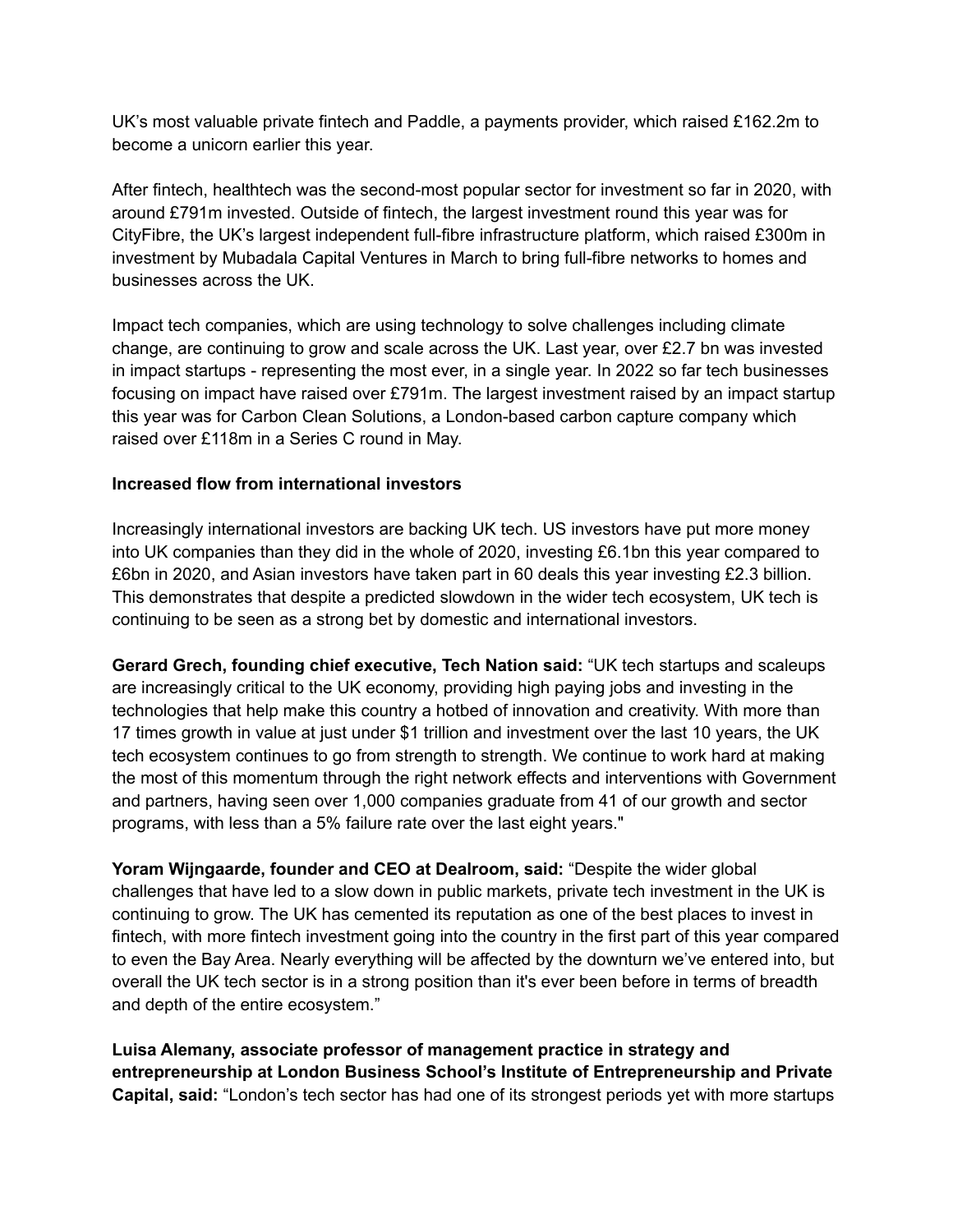launching here than ever before. We know that times of greatest uncertainty lay the groundwork for innovation and entrepreneurship and we're seeing that reflected in the new ventures that are popping up now to tackle the energy crisis and climate change. It's an exciting moment to be an entrepreneur and those launching in London can benefit from a supportive investor and peer community to help them thrive which has seen LBS alumni startups including fintech WorldRemit scale to unicorn status."

**Daniel Korski, DEC member and CEO of PUBLIC, said:** "The UK continues to be a leading light for exciting and dynamic impact and solution-focused startups. We've been working hard to enable an environment where anyone can become an entrepreneur and set up a business that can make a difference and it's great to see this momentum continuing beyond the pandemic."

**Deborah Okenla, DEC member and founder and CEO of YSYS, said:** "Record numbers of tech startups are being launched every day in the UK and it's great to see the excitement and drive of more and more people taking the plunge and becoming founders. We must continue to make sure that people from diverse backgrounds can access the funding and support they need to thrive - we need to ensure that tech is forever and not just a small subset of the population."

**Lucile Cornet, partner at Eight Roads, said:** "It's been an exciting few years investing in UK tech with more startups and more compelling companies than ever before. The European start-up community is booming and I'm certain it will be the birthplace of the next generation of global leaders. From cybersecurity to fintech and SaaS, groundbreaking innovation is taking place every day and it's certainly an interesting time to be investing here."

**George Henry, general partner at LocalGlobe, said:** "As we head into London Tech Week, it's great to see how UK startups and scaleups are leading tech investment across Europe. Whilst fintech investment is continuing to dominate, it's great to see that areas such as digital health and e-commerce are still of strategic importance following the Covid-19 pandemic which highlighted the need for accessible and efficient tools for everyone."

**Taavet Hinrikus, co-founder of Wise, said:** "I've been investing in startups across Europe for nearly 15 years and the past 12 months have been unlike any I've experienced. I believe we're at the start of a new frontier for technology and I hope to find and support the next 100 iconic companies that will be started in the UK and grow into global giants."

**Dom Hallas, DEC member and executive director at Coadec, said:** 'We've been working hard to create a regulatory and business environment that enables groundbreaking startups to launch and scale. These numbers are testament to the hard work of the entire ecosystem, from founders to investors and community supporters. The economic situation now may be different to what it was last year but this demonstrates that we've laid the groundwork to help many businesses thrive and hopefully they will come out of this stronger than before."

**Russ Shaw CBE, founder of Tech London Advocates and Global Tech Advocates, said:** "As we head into London Tech Week, it's great to see the strength and resilience of the entire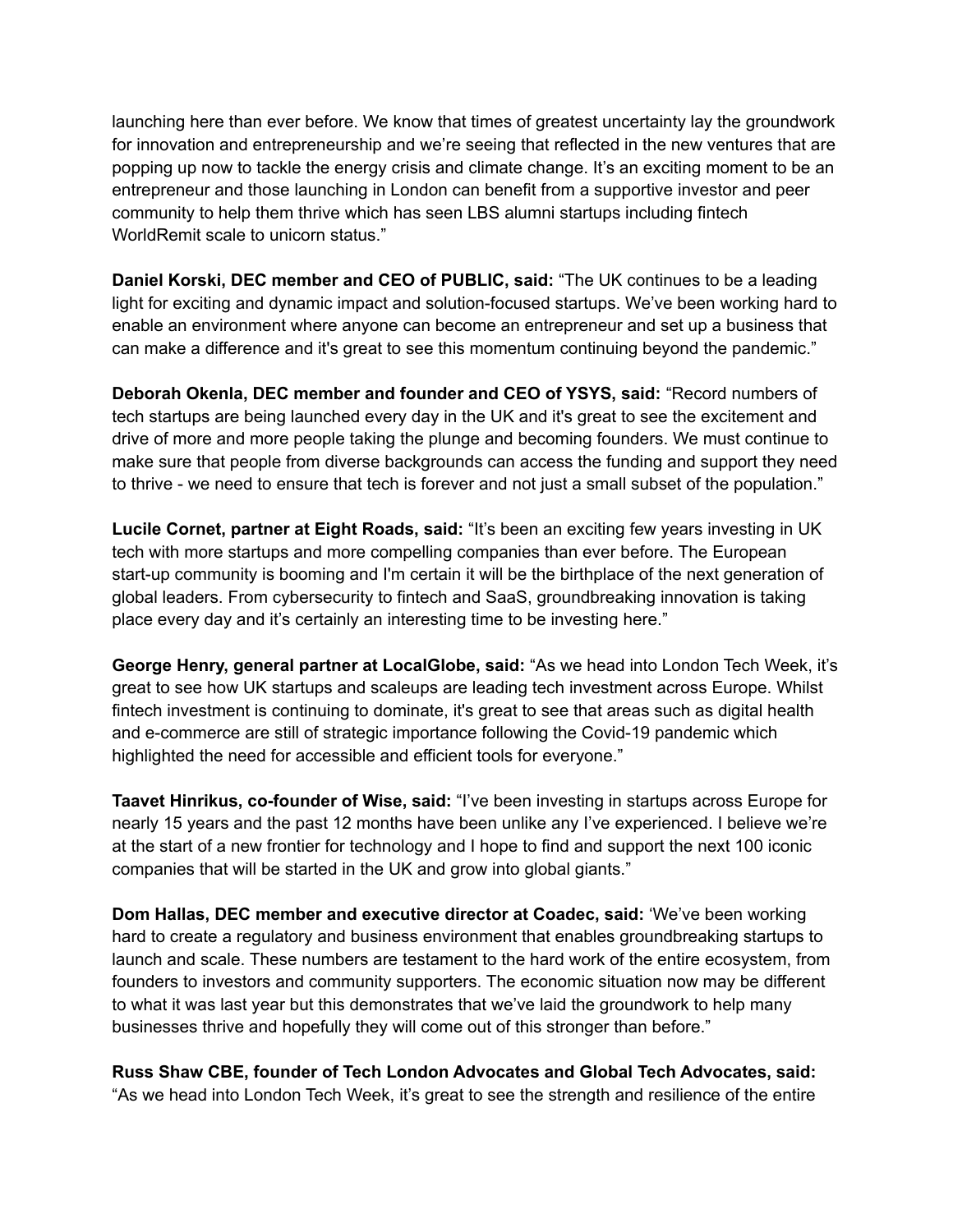UK tech ecosystem, not just London's. Data like this is important to showcase where we are but it also helps motivate us to do better - we want to see more diverse founders and more impact companies launching to take on the difficult global situations we're facing. And if there's anywhere that can do that successfully, it's UK tech."

**Harry Briggs, managing partner at OMERS Ventures, said:** "Transformative ideas come out of challenging situations - we saw this post-2008 and we've been seeing this during and after the Covid-19 pandemic. This new generation of startups is taking on challenges such as tackling the climate crisis to creating revolutionary digital health diagnostic tools and I'm optimistic that the next generation of tech startups will be even bigger and more transformative than the last."

**Pierre Dutaret, CEO of Libeo, said:** "The UK is one of the most forward-thinking countries when it comes to fintech uptake and investment but when it comes to SMEs, many businesses are still relying on old-school methods such as paper cheques to pay suppliers. We're excited to be launching Libeo in the UK to be part of this active community and help simplify invoices and payments for SMEs across the country."

#### **ENDS**

#### **Notes to editors:**

● Dealroom data up to date as of May 31 2022

**Contact:** aimee@burlington.cc

## **About DEC:**

The Digital Economy Council is a non-statutory advisory committee of independent members set up to provide advice to the government. Its purpose is to harness the expertise of industry and the wider tech community to develop a world-leading digital economy that works for everyone.

#### **About Dealroom:**

Dealroom.co is the foremost data provider on startups, growth companies and tech ecosystems in Europe and around the globe. Founded in Amsterdam in 2013, Dealroom.co now works with many of the world's most prominent investors, entrepreneurs and government organizations to provide transparency, analysis and insights on startups and venture capital activity.

## **About Tech [Nation:](https://technation.io/)**

Tech Nation is the growth platform for tech companies and leaders. Tech Nation fuels the growth of game-changing founders, leaders, and scaling companies so they can positively transform societies and economies. We provide them with the coaching, content, and community they need for their journey in designing the future. Tech Nation has years of experience facilitating and helping UK tech companies scale, both at home and abroad. Over 20 cohorts and 600